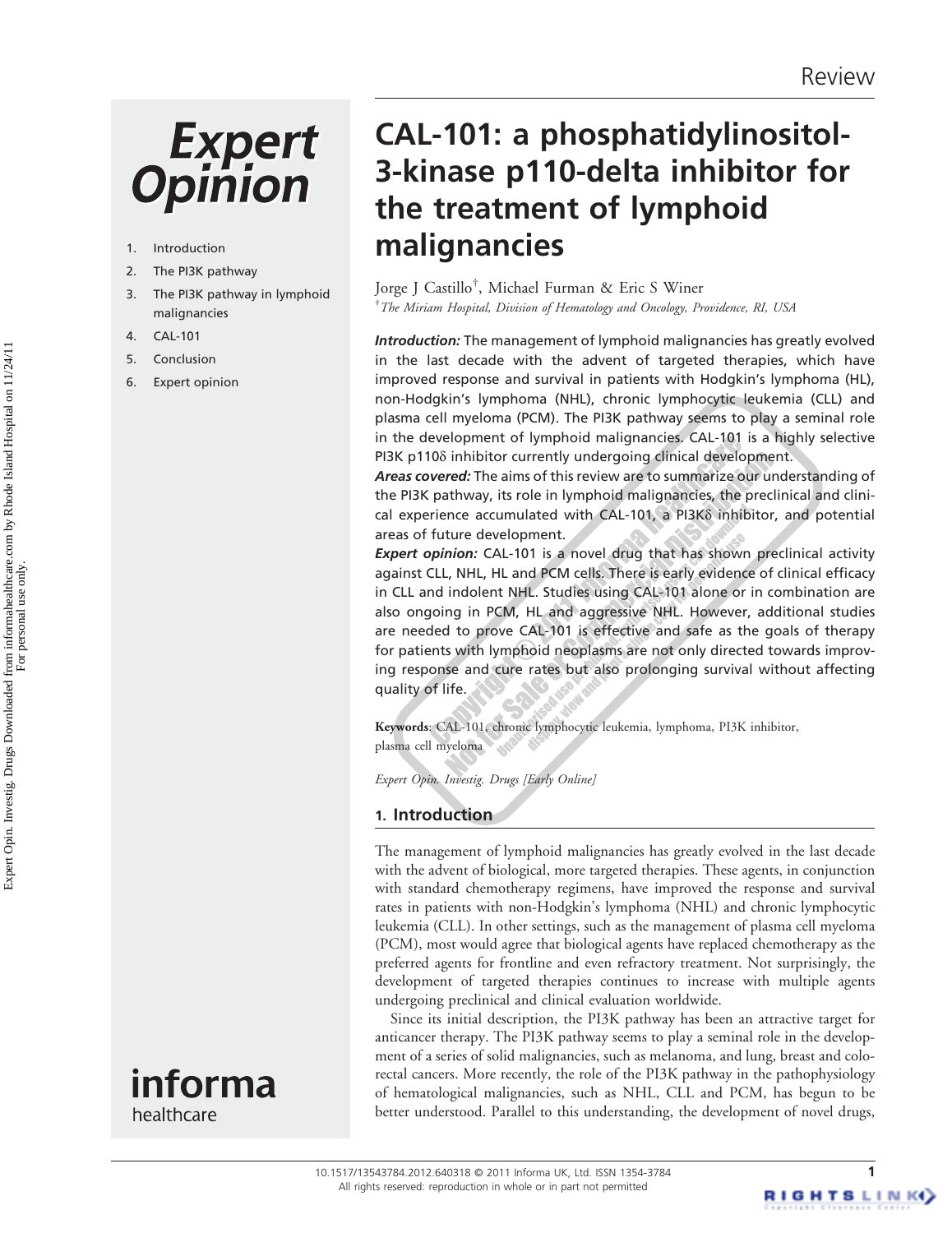#### Article highlights. . The PI3K pathway plays an important role in the development of B-cell malignancies, mainly through activation of the  $p110\delta$  subunit.  $\bullet$  Inhibition of p110 $\delta$  could have a role in the management of B-cell malignancies such as chronic lymphocytic leukemia (CLL), non-Hodgkin's lymphoma (NHL), plasma cell myeloma (PCM) and Hodgkin's lymphoma (HL). . CAL-101 is a PI3K inhibitor with a high specificity for the  $p110\delta$  subunit. . Preclinically, CAL-101 has been shown to have cell-killing properties against CLL, NHL, PCM and HL by modulating apoptosis as well as soluble and tumor

- microenvironment-mediated survival signals. . Clinically, CAL-101 has shown activity against CLL and indolent NHL with concerns, however, of transient lymphocytosis and elevation of liver transaminases, respectively.
- . Additional clinical studies evaluating CAL-101 alone and in combination for the treatment of CLL, NHL, PCM and HL are ongoing.

This box summarizes key points contained in the article.

specifically CAL-101 (Calistoga Pharmaceuticals, Seattle, WA, USA), directed to inhibit the PI3K pathway has ensued with promising clinical results.

The aims of this review are to summarize our understanding of the PI3K pathway, its role in the pathophysiology of lymphoid malignancies, and the preclinical and clinical experience accumulated with CAL-101, a PI3K $\delta$  inhibitor. Recently, CAL-101 has been renamed GS-1101 and is being marketed by Gilead Sciences (Foster City, CA, USA); however, the name CAL-101 will be used throughout this review.

# 2. The PI3K pathway

The PI3K/acutely transforming retrovirus (Akt)/mammalian target of rapamycin (mTOR) pathway is a complex cascade of signal transduction phenomena that affects protein synthesis regulating cell survival and differentiation, and has been associated with not only development but also maintenance of a large number of human malignancies (Figure 1).

There are three classes of PI3Ks described: PI3K I, II and III, which mainly function to phosphorylate the 3-OH group of phosphoinositides [1]. PI3K classes II and III have not been associated with tumorigenesis. There are four isoforms of PI3K class I, designated as  $\alpha$ ,  $\beta$ ,  $\gamma$  and  $\delta$ . While isoforms  $\alpha$ and  $\beta$  are ubiquitous, isoforms  $\gamma$  and  $\delta$  are mainly expressed in leukocytes. PI3K is a heterodimer formed by p85 and p110 subunits. PI3K is activated by receptor tyrosine kinase (RTK) stimulation. The p85 subunit binds to phosphotyrosine residues in the RTK. This binding blocks the inhibition of p85 over p110, allowing the localization of PI3K in the plasma membrane. Similar to several hormones and other

pro-inflammatory compounds, p1108 subunits can signal downstream from GPCRs [2,3]. In the membrane, PI3Kd converts PIP2 into PIP3. PIP3 in turn facilitates the phosphorylation of Akt by 3-phosphoinositide-dependent protein kinase-1 (PDK1) and PDK2, with the participation of mTOR-rictor. Akt is a serine/threonine kinase and is the central mediator for several downstream cellular processes. The activation of Akt will in turn modulate the expression of mTOR, p53, c-Myc and cyclin-D1, among other downstream effectors, resulting on dysregulation of metabolism, protein synthesis, and cell growth, proliferation and survival [1].

# 3. The PI3K pathway in lymphoid malignancies

The potential role of PI3K over-signaling in the development of lymphoid malignancies was initially identified in an experiment by Borlado et al. [4]. In that study, a mouse model with PI3K over-signaling developed an infiltrating lymphoproliferative disorders as well as autoimmune disease. Later work revealed that overactivity of PI3K p110 $\delta$  is almost exclusive to normal human PBMCs, thymus and spleen [5,6]. Low levels of PI3K p110 $\delta$  activity were detected in testes, uterus, colon and small intestine but not in heart, prostate, liver or brain. Since then, several experiments have shown over-signaling of PI3K (mainly p1108) in malignant lymphoid cells. Herman et al. [7] evaluated the activity of PI3K p110 $\delta$  in primary cells from 20 patients with a diagnosis of CLL and in normal hematopoietic cells. Normal hematopoietic cells and the cells from all the CLL patients expressed PI3K  $p110\delta$ ; however, CLL cells showed statistically significant higher levels of PI3K p110 $\delta$  activity when compared to normal hematopoietic cells. In a recent experiment, Ikeda et al. [8] showed that  $p110\delta$ , the catalytic portion of PI3K $\delta$ , was overactive not only on PCM cell lines but also in the malignant cells of 24 patients with a diagnosis of PCM. Additionally, by means of western blotting, there was no correlation between the levels of the p110 $\alpha$ ,  $\beta$  or  $\gamma$  isoforms and the levels of the  $p110\delta$  isoform. Similarly, there is mounting evidence of the importance of PI3K expression in NHL. Uddin et al. [9] demonstrated the constitutive activation of the PI3K pathway in diffuse large B-cell lymphoma (DLBCL) cell lines and primary cells from 100 DLBCL patients by evaluating the presence of phosphorylated Akt (p-Akt). p-Akt activation was identified in several DLBCL lines and, importantly, in 52% of primary DLBCL cells. In the survival analysis, Aktactivated DLBCL patients had a trend towards a worse 5-year overall survival rate. A more recent retrospective study showed that the 25% of DLBCL patients with high immunohistochemical expression of p-Akt had worse outcomes then DLBCL with low p-Akt activity even when treated with rituximab-containing regimens [10]. Rudelius et al. [11] demonstrated the constitutive activation of the PI3K pathway, measured by expression of p-Akt, in 4 out of 4 (100%) mantle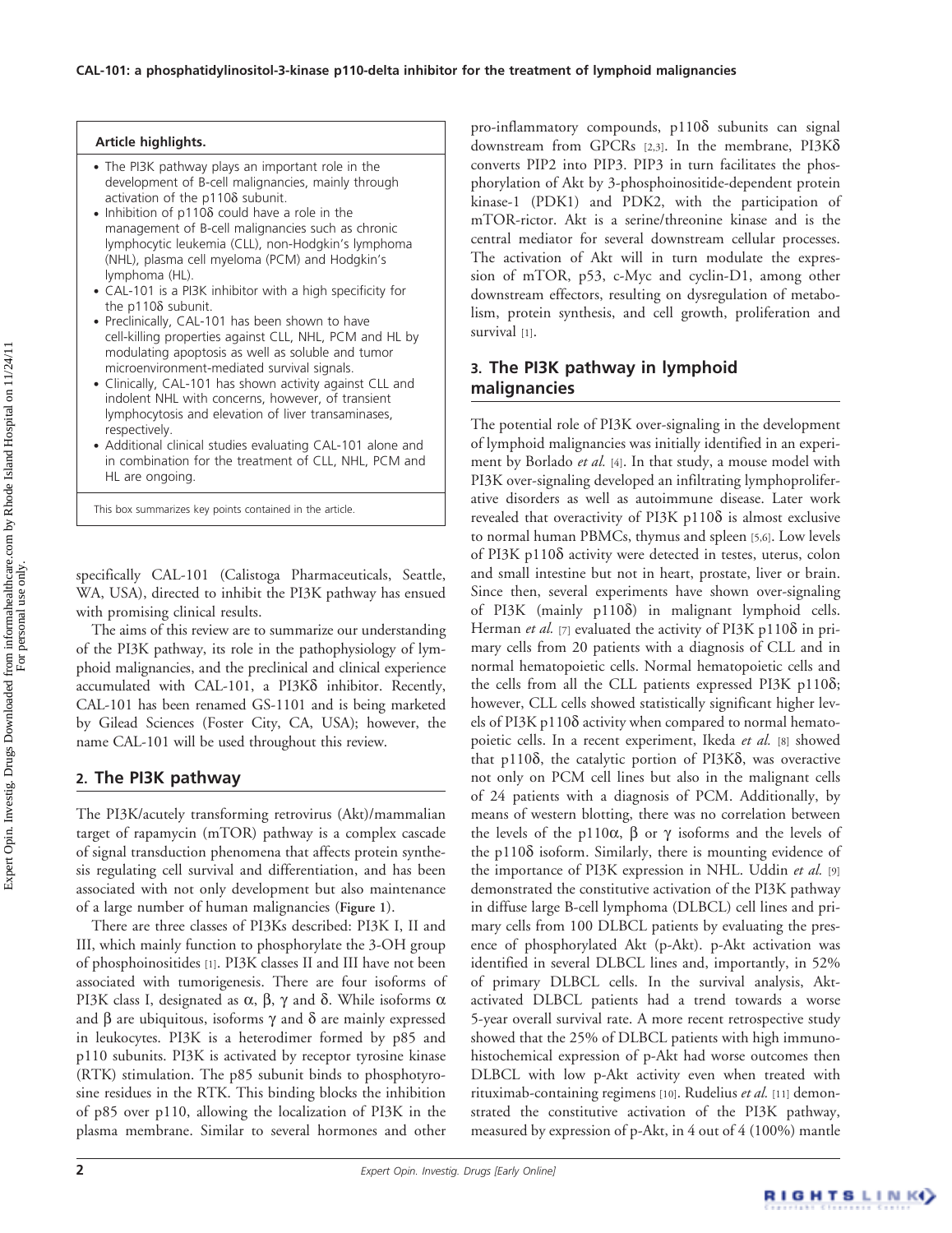

Figure 1. The PI3K-Akt-mTOR pathway.

Adapted from [1].

cell lymphoma (MCL) cell lines as well as primary cells derived from patients with a diagnosis of blastoid (6 out of 6, 100%) and typical MCL (5 out of 16, 31%). Finally, PI3K activation has also been demonstrated in follicular lymphoma (FL), mediastinal DLBCL and Hodgkin's lymphoma (HL) [12,13].

# 4. CAL-101

CAL-101 (5-fluoro-3-phenyl-2-[(S)-1-(9H-purin-6-ylamino)-propyl]-3H-quinazolin-4-one) is a PI3K $\delta$  inhibitor that is available in oral form. In vitro, CAL-101 is highly selective for the p110 $\delta$  subunit with an IC<sub>50</sub> of 2.5 nM [14]. In contrast, the IC<sub>50</sub> for the  $\alpha$ ,  $\beta$  and  $\gamma$  subunits are 820, 565 and 89 nM, respectively [14]. CAL-101 also showed a greater selectivity for mTOR and other related kinases, but no activity was seen against a panel of > 400 diverse kinases [14]. Additionally, in cell-based assays, CAL-101 showed a 240- to 2500-fold specificity for p110 $\delta$  than for other PI3K class I subunits [14]. Given the high selectivity against  $PI3K$  p $110\delta$  and other related kinases such as mTOR, CAL-101 is undergoing preclinical and clinical development in a variety of lymphoid malignancies.

## 4.1 Preclinical development

Herman *et al.* investigated the potential of CAL-101 as a therapeutic agent for CLL. Blood samples were collected from patients with CLL who had been treatment-free for at least 30 days [7]. CLL cells were then treated with variable concentrations of CAL-101. Several interesting findings derived from this experiment: i) CLL cells expressed PI3Kd in abundance; ii) the cytotoxic effect of CAL-101 was independent of IgVH mutational status and interphase cytogenetic abnormalities but was dependent on CAL-101 concentration; iii) the cytotoxicity seen with CAL-101 was preferential to CLL cells than to normal cells; iv) the mechanism of action seemed to be associated with induction of apoptosis through caspase activation; and v) CAL-101 antagonized CLL cell survival mechanisms by blocking the protective effect of CD40-ligand (CD40L) and microenvironment stimuli [7]. Additionally, an in vitro experiment demonstrated that CAL-101 inhibits CLL cells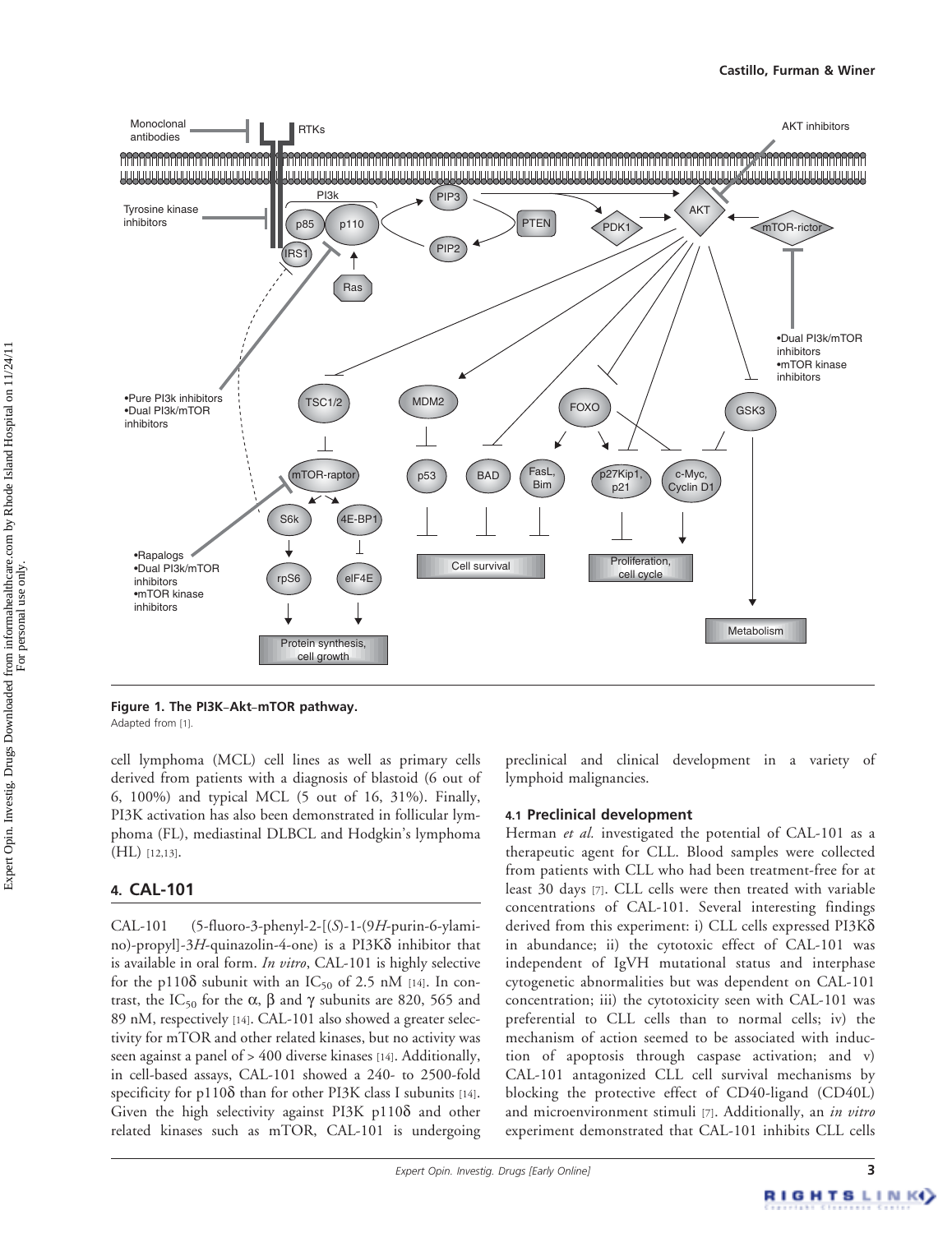chemotaxis towards CXCL12 and CXCL13, and blocks survival signals mediated by the B-cell receptor (BCR) and nurse-like cells (NLCs), mechanisms associated with immortalization of CLL [15]. Furthermore, CAL-101 decreased the secretion of survival-associated chemokines such as CCL3, CCL4 and CXCL13 mediated by BCR and NLCs, downregulated the secretion of IL-6, TNF and CD40L, and increased the sensitivity of CLL cells to other cytotoxic drugs [15]. Finally, in an in vivo experiment using primary cells derived from CLL patients, CAL-101 decreased the plasma concentration of p-Akt, CCL3, CCL4 and CXCL13, which were parallel to an increase in the number of circulating lymphocytes [15]. In a more recent study, Herman et al. demonstrated that lenalidomide (Revlimid<sup>®</sup> , Celgene Corp., Summit, NJ, USA), an immunomodulatory drug with clinical activity against CLL, induces p-Akt via PI3K pathway activation by upregulating p1108 [16]. Lenalidomide has been associated with tumor flare and a cytokinerelease syndrome when administered to patients with CLL [17]. The joint administration of CAL-101 and lenalidomide blunted lenalidomide-associated upregulation of p-Akt and other CLL survival pathways such as CD40L, CD68 and CD80, and could presumably decrease the tumor flare seen in these patients while enhancing the cell killing activity [16].

Ikeda et al. sought to identify the efficacy of CAL-101 against PCM cells [8]. Findings from this study showed that: i) all PCM cell lines were shown to express PI3K $\delta$ ; ii) CAL-101 was highly selective against p1108-positive PCM cells inducing caspase-dependent apoptosis in dose-dependent fashion but with minimal cytotoxicity in p110d-negative cells; iii) CAL-101 inhibited the phosphorylation of Akt in  $p110\delta$ -positive PCM cells; iv) CAL-101 was shown to have inhibitory effect against PCM cells in the presence of bone marrow stromal cells (BMSCs), and to disrupt cell growth, cytokine regulation and AKT phosphorylation induced by BMSCs; and v) CAL-101 was shown to have anti-angiogenic effect by inhibiting capillary-like tubule formation in human umbilical vein endothelial cells [8]. Furthermore, CAL-101 was observed to have synergistic effect with bortezomib (Velcade®, Millennium Pharmaceuticals, Cambridge, MA, USA) on PCM cells presumably by inhibiting bortezomibmediated induction of p-Akt [8]. Bortezomib is a proteasome inhibitor approved by the FDA for the treatment of PCM and MCL.

In a more recent report, Lannutti et al. evaluated  $p110\delta$ inhibition in B-cell tumors [14]. Neoplastic mononuclear cells were isolated from patient samples and cell lines were then cultured and studied. CAL-101 yielded no activity against non-neoplastic mononuclear cells, but it was noted that 26% of CLL and 23% of B-cell acute lymphoblastic leukemia samples were sensitive to CAL-101. In contrast, 3% of acute myeloid leukemia and 0% of myeloproliferative neoplasm samples showed sensitivity to CAL-101, indicating CAL-101 has a greater therapeutic potential for lymphoid malignancies. Additionally, CAL-101 downregulated p-Akt expression in DLBCL, MCL and FL cell lines, and induced a several-fold increase in the levels of apoptotic markers, such as caspase 3 and poly(ADP-ribose) polymerase cleavage [14].

Finally, Meadows et al. evaluated the effect of CAL-101 in HL cell lines [18]. High levels of  $p110\delta$  and p-Akt were found in five out of five HL cell lines investigated. Exposure to CAL-101 not only decreased levels of  $p110\delta$  and  $p-Akt$  but also disrupted tumor microenvironment-mediated survival signals mediated by CCL5, CCL17 and CCL22 in co-cultures of HL cells and BMSCs.

# 4.2 Clinical development

# 4.2.1 Phase I studies

Coutre et al. have reported on a Phase I study using CAL-101 as a single agent for relapsed/refractory (R/R) CLL [19,20]. At the study cutoff, 54 patients with R/R CLL have been included. Doses of CAL-101 were escalated from 50 mg oral (p.o.) twice daily to 300 mg p.o. once daily. CAL-101 was administered continuously at 28-day cycles. The patients' median age was 62 years. The population was heavily pretreated with a median of five previous therapies; 72% were refractory, 81% had bulky disease and 36% had del(17p). Grade  $\geq$  3 pneumonia and neutropenia were seen in 24% of the patients while other adverse events (AEs) such as anemia, thrombocytopenia, febrile neutropenia and  $AST/ALT$  elevation were seen in  $6-7\%$ . The overall response rate (ORR) was 26% with a median duration of response (DOR) that has not been reached but is ongoing for > 11 months. Pharmacokinetic analyses showed minimal  $C_{\text{max}}$  increases with doses > 150 mg p.o. twice daily. Of note, a transient increase in the absolute lymphocyte count (ALC) of > 50% was seen in 58% of the patients, probably reflecting a lymphocyte redistribution phenomenon associated with CAL-101.

Kahl et al. presented data on 55 patients with R/R NHL enrolled in a Phase I study with CAL-101 at similar escalating doses as the previous study [21]. In all, 28 patients had indolent NHL (15 had FL, 6 small lymphocytic lymphoma (SLL), 4 Waldenstrom macroglobulinemia and 3 marginal zone lymphoma) and 27 had aggressive NHL (18 MCL and 9 DLBCL). The median age was 68 years. This cohort of patients had a median of 5 previous therapies; 44% were refractory and 56% had relapsed disease. Grade  $\geq$  3 hematological AEs such as anemia, lymphopenia and thrombocytopenia were seen each in 5% of the patients. Grade  $\geq 3$  AST/ALT elevations were seen in  $33\%$  of the patients  $2 - 8$  weeks after initiation of CAL-101, which resolved  $2 - 4$  weeks after discontinuation of treatment. Most of the patients were re-challenged at lower doses of CAL-101 and were able to continue therapy without recurrence. The ORRs for indolent NHL, MCL and DLBCL were 62, 62 and 0%, respectively. No complete responses were seen. The median DOR has not been reached for indolent NHL and was 3 months on MCL patients. Similar to the study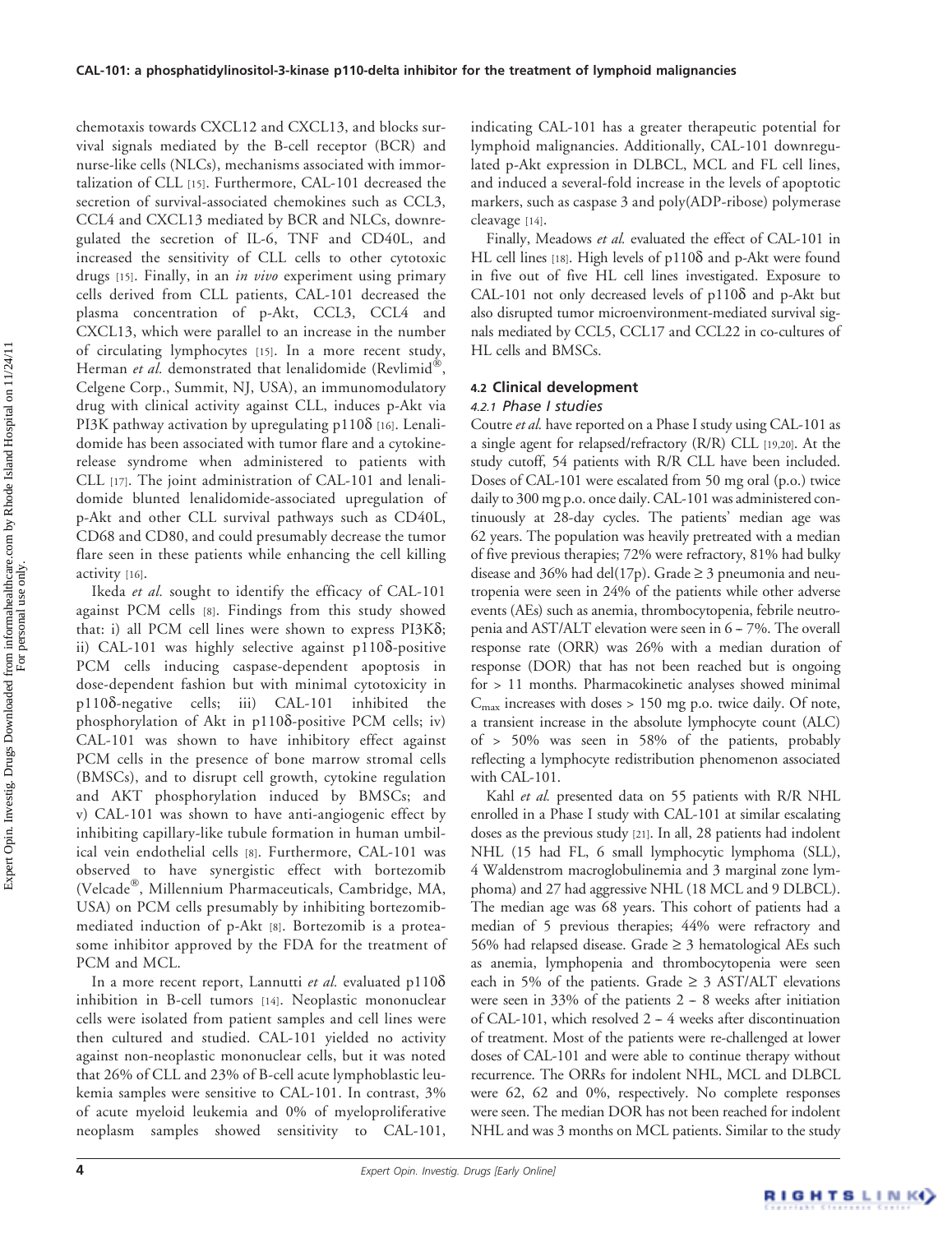by Coutre et al., minimal increases in  $C_{\text{max}}$  were seen with doses  $> 150$  mg p.o. twice daily [19].

Flinn et al. have reported on a Phase I studies of CAL-101 in combination with rituximab (Rituxan®, Genentech, South San Francisco, CA, USA) or bendamustine (Treanda®, Cephalon, Frazer, PA, USA) in 20 patients with R/R B-cell malignancies  $[22,23]$ . CAL-101 was administered at doses of 100 --150 mg p.o. twice daily continuously at 28-day cycles for 12 cycles. Rituximab was administered weekly starting on day 1 for 8 weeks and bendamustine at 90 mg/m<sup>2</sup> intravenously (i.v.) on days 1 and 2 of each cycle for six cycles. At data cutoff, 20 patients had been enrolled (12 indolent NHL and 8 CLL). The median age was 64 years, 40% had refractory disease and the median number of previous therapies was 3. Grade  $\geq 3$  neutropenia and thrombocytopenia were seen in 22% of patients receiving bendamustine in combination with CAL-101, and increased AST/ALT levels in 25% of patients with indolent NHL. The ORR in patients with indolent NHL was 91%, including one complete response (9%). The ORR in CLL patients was 71%. Interestingly, no increase in the ALC was observed in CLL patients while on treatment. Both rituximab and bendamustine are agents approved by the FDA for the treatment of patients with CLL.

#### 4.2.2 Ongoing studies

An extension study sponsored by Gilead Sciences is aiming to include 100 patients with hematologic malignancies who have completed other CAL-101 studies [24]. Patients will continue on the dose of CAL-101 they were taking at the end of the previously enrolled study with adjustments allowed for enhanced response or toxicity.

Dr Ron Levy of Stanford Cancer Center is conducting a Phase  $I - II$  study aiming to enroll 15 previously untreated patients with a diagnosis of indolent NHL [25]. The study contains a single group and patients will be given CAL-101 150 mg p.o. twice daily. The response rate to CAL-101 will be analyzed every 2 months. In compliant patients, treatment with CAL-101 will proceed for twelve 28-day cycles.

Gilead Sciences is also sponsoring a Phase II study evaluating CAL-101 in patients with R/R HL [26]. This study aims to enroll 25 patients 12 years or older who will receive CAL-101 at a dose of 150 mg p.o. twice daily continuously until tumor progression or unacceptable toxicity.

Finally, a Phase II study sponsored by Gilead Sciences will be examining the response rate of CAL-101 in patients older than 18 years with indolent NHL who are refractory to rituximab and alkalyting agents [27]. A total of 150 patients will be accrued who will take CAL-101 at a dose of 150 mg p.o. twice daily, with treatment to continue in subjects provided that safety is maintained and treatment remains beneficial.

A Phase II study sponsored by Gilead Sciences will be evaluating the safety and efficacy of CAL-101 administered at a dose of 150 mg p.o. twice daily for 12 months in conjunction with rituximab  $375 \text{ mg/m}^2$  weekly i.v. for 8 weeks in patients 65 years or older with a new diagnosis of CLL/ SLL [28]. This study is nonrandomized aiming to recruit 60 patients. Response rate will be measured in  $2 - 3$  month intervals. DOR, plasma levels of CAL-101 and safety of CAL-101 will also be evaluated.

CAL-101 is also being studied as a supportive agent in conjunction with other chemotherapeutic drugs in patients with relapsed or refractory CLL or NHL [29]. In this Phase I study sponsored by Gilead Sciences, 150 patients will be enrolled in five different interventional arms: CAL-101 and rituximab, CAL-101 with rituximab and bendamustine, CAL-101 with bendamustine, CAL-101 with ofatumumab (Arzerra®, Glaxo-SmithKline, Research Triangle Park, NC, USA), and CAL-101 and fludarabine (Fludara®, Genzyme Corp., Cambridge, MA, USA); the last two arms will be limited to patients with CLL. Primary outcome measure is safety of CAL-101 with use of other chemotherapeutic agents. Secondary measures include clinical response rate and pharmacodynamic activity of CAL-101.

#### 5. Conclusion

CAL-101 is a promising drug with a novel mechanism of action and early clinical evidence of efficacy in R/R CLL and indolent NHL. Studies using CAL-101 alone or in combination are ongoing in PCM, HL and aggressive types on NHL. However, additional studies are needed not only to prove CAL-101 is effective but also safe as the goals of therapy for patients with lymphoid neoplasms are not only directed towards improving responses and cures but also prolonging survival without decreasing quality of life.

#### 6. Expert opinion

In the last decade, we have witnessed major developments in the therapy of hematological malignancies and more so in the realm of B-cell lymphoid disorders with the use of more targeted biological agents. The use of rituximab in combination with standard chemotherapy regimens has resulted in great improvements in the response and survival rates for patients with indolent and aggressive B-cell NHL [30,31] and CLL [32]. In the PCM world, biological agents with novel mechanisms of action such as lenalidomide and bortezomib have been able to induce deep and prolonged responses never previously reached with chemotherapy agents, improving the survival and quality of life of these patients [33,34]. Last, the recently approved anti-CD30 antibody-drug conjugate brentuximab vedotin (Adcetris®, Seattle Genetics, Bothell, WA, USA) has been shown to induce potent responses in patients with R/R HL [35], and is under current investigation in earlier treatment settings. None of these advances, however, would have been possible without a better knowledge of cell and cancer biology, and they are clear examples of the impact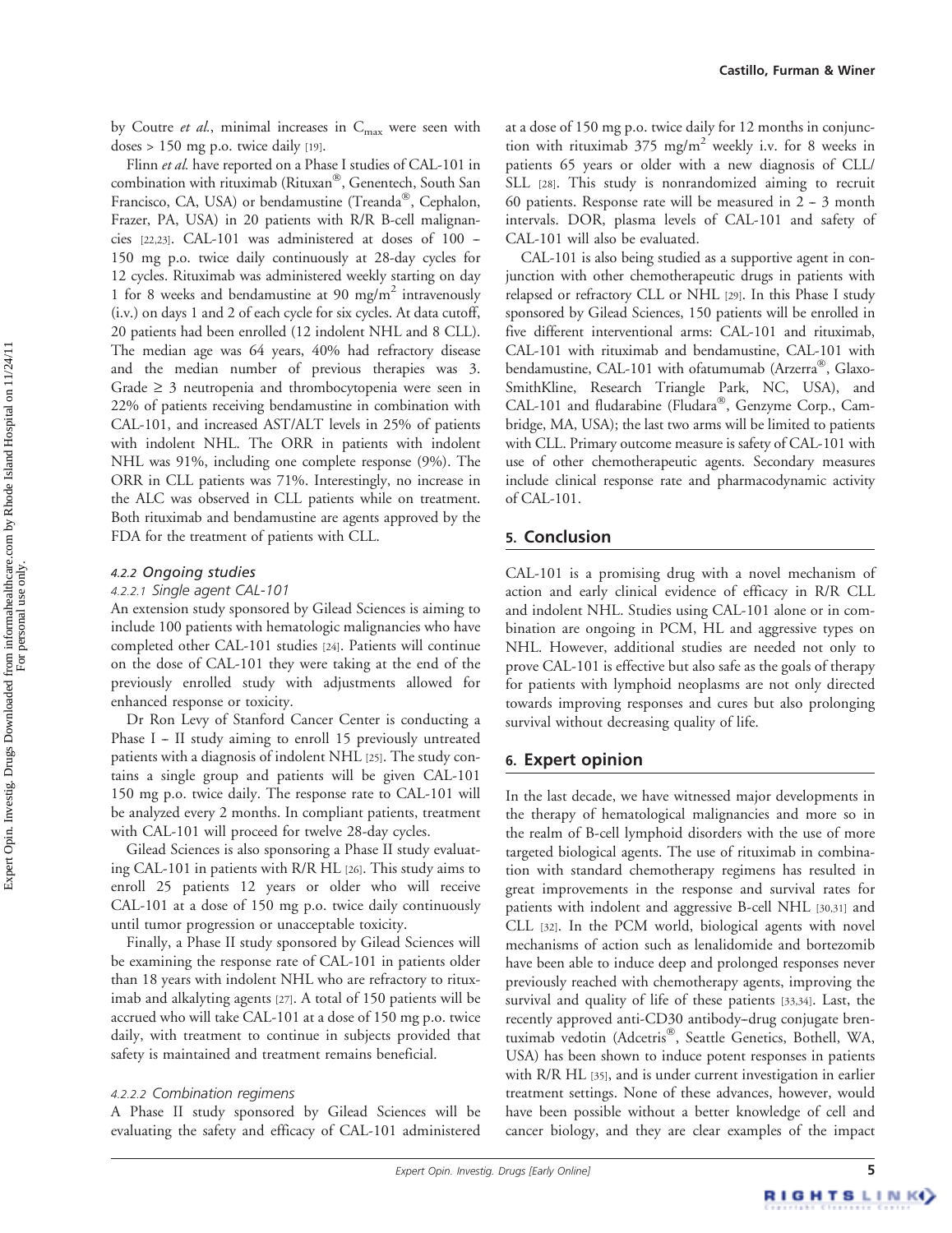the understanding of a cellular pathway can have in the life of our patients.

Based on the reviewed literature, there is accumulating evidence on the importance of the PI3K/Akt/mTOR pathway in the development and maintenance of lymphoid malignancies making this signal transduction pathway an attractive therapeutic target. As seen in Figure 1, multiple approaches for PI3K/ Akt/mTOR inhibition, including mAbs, pure PI3K inhibitors, dual PI3K/mTOR inhibitors, Akt inhibitors and mTOR kinase inhibitors, are of great therapeutic potential. The activation of p110 $\delta$  seems to be a key upstream event for the development of lymphoid malignancies as it is overactive in CLL, PCM, NHL and HL, and has been associated with downstream effects such as phosphorylation of Akt and activation of the mTOR pathway. This phosphorylation results in alteration of normal protein synthesis and normal cell cycle, differentiation and survival. Hence, the development of a specific p110d inhibitor is scientifically justified and of great interest.

CAL-101, a highly specific PI3K p110 $\delta$  inhibitor, has shown significant preclinical and clinical activity against several lymphoid malignancies. In vitro and in vivo studies have shown that CAL-101 can attack lymphoid neoplasms by activating apoptotic mechanisms and blocking soluble and tumor microenvironment-mediated survival signals that are key for the development and progression of these tumors. Furthermore, there are early indications of the efficacy that CAL-101 can have in the treatment of patients with CLL and NHL. More importantly, CAL-101 seems to be effective in hard-to-treat CLL patients such as the ones carrying del (17p). However, no drug is without AEs and CAL-101 is not the exception. In early Phase I studies in CLL and NHL patients, CAL-101 was associated with a transient increase in ALC thought to be due to lymphocyte re-distribution and elevation of serum levels of liver transaminases, respectively. Ongoing Phase II studies will provide additional information on the safety, tolerability and efficacy of CAL-101 in CLL, NHL and other lymphoid malignancies either alone or in combination with other effective agents. It is important to note that other PI3K inhibitors are undergoing clinical development for hematological malignancies. Novartis and the MD Anderson Cancer Center are evaluating BKM120, an oral PI3K inhibitor, in patients with advanced leukemia (NCT01396499). Amgen is also evaluating an orally bioavailable PI3K inhibitor, AMG319, in patients with R/R lymphoid malignancies (NCT01300026).

There is wide potential for the clinical development of CAL-101. Similar to any other novel agent, CAL-101 would have to show single-agent activity in heavily pretreated settings, probably in patients already refractory to frontline agents. However, the future for CAL-101 in earlier treatment settings would most likely stand in combination with other effective drugs. In CLL, the combination of CAL-101 and lenalidomide is interesting as both agents can be given orally and the combination appears synergistic in preclinical studies. However, the combination of CAL-101 and anti-CD20 mAbs is also of interest. The combination of CAL-101 and chemotherapy agents such as fludarabine and bendamustine could be of value; however, most likely CLL patients would have been exposed to these agents early in the treatment of their disease. In PCM, CAL-101 in combination with bortezomib and/or lenalidomide seems to be a logical step given preclinical experience. However, it remains to be seen if the synergy observed in the preclinical studies translates to clinically meaningful outcomes.

A similar approach could be taken in patients with indolent NHL, in which the combination of CAL-101 and bendamustine and/or rituximab could be a next step. Unfortunately, the slow-growing nature of these malignancies and the multiplicity of ongoing studies will make accrual for Phase II studies slow and challenging. Multi-institutional efforts are warranted to evaluate novel agents and regimens in a randomized, headto-head fashion to maximize participation. In in vitro studies on aggressive NHL cell lines, CAL-101 failed to show efficacy in DLBCL, making further development questionable, but the efficacy seen in MCL cell lines is intriguing. An initial multi-institutional effort could be to evaluate the efficacy of single-agent CAL-101 in R/R MCL followed by, if effective, a randomized study comparing bortezomib with or without CAL-101 as bortezomib is effective and already FDA approved in this setting.

CAL-101 is a novel agent with great potential; however, its clinical development in lymphoid malignancies will have to be undertaken through the careful design and execution of randomized controlled studies.

## Declaration of interest

The authors state no conflict of interest and have received no payment in preparation of this manuscript.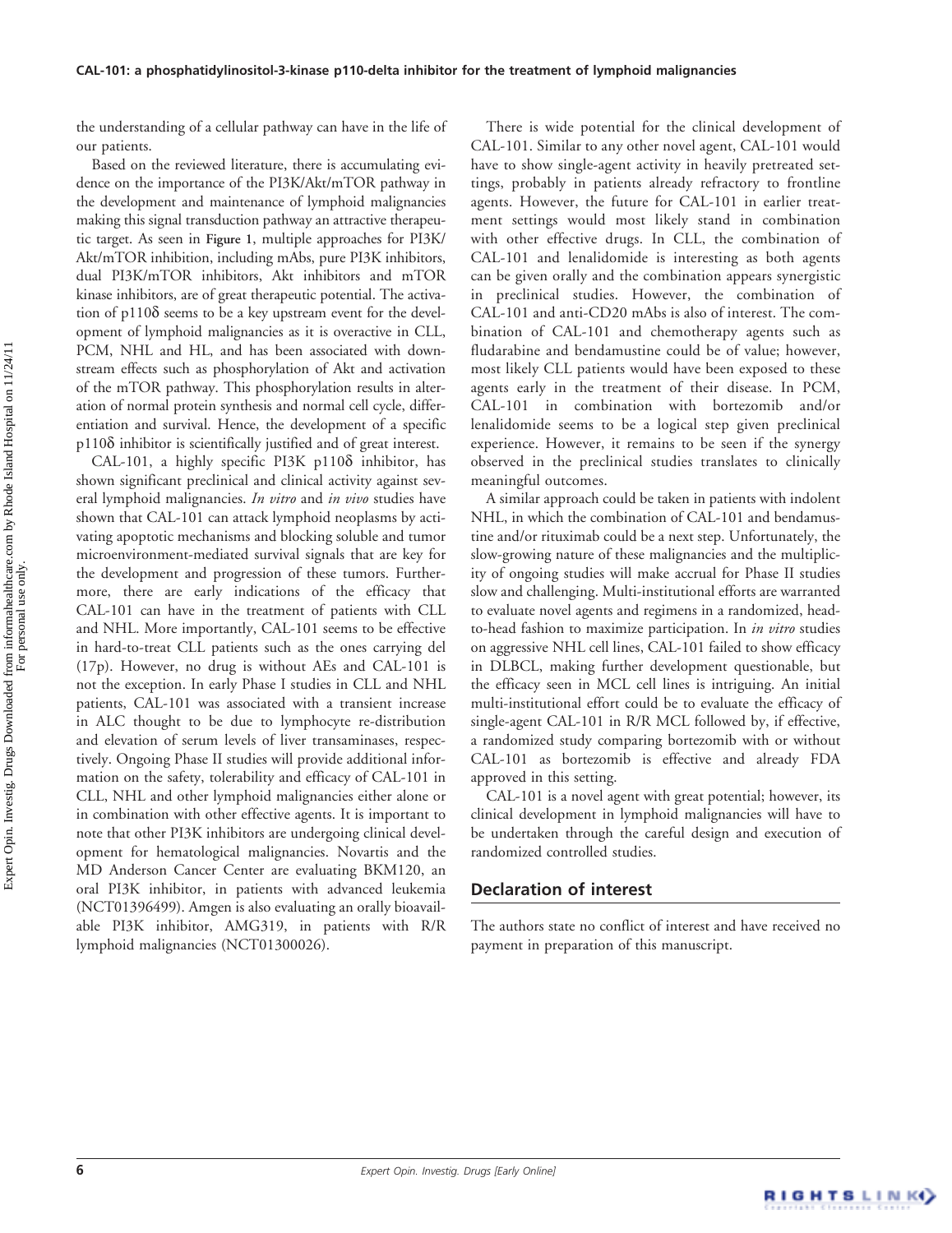# Bibliography

Papers of special note have been highlighted as either of interest ( $\bullet$ ) or of considerable interest  $(••)$  to readers.

- 1. Markman B, Dienstmann R, Tabernero J. Targeting the PI3K/Akt/ mTOR pathway-beyond rapalogs. Oncotarget 2010;1(7):530-43
- 2. Reif K, Okkenhaug K, Sasaki T, et al. Cutting edge: differential roles for phosphoinositide 3-kinases, p110gamma and p110delta, in lymphocyte chemotaxis and homing. J Immunol 2004;173(4):2236-40
- 3. Saudemont A, Garcon F, Yadi H, et al. p110gamma and p110delta isoforms of phosphoinositide 3-kinase differentially regulate natural killer cell migration in health and disease. Proc Natl Acad Sci USA 2009;106(14):5795-800
- 4. Borlado LR, Redondo C, Alvarez B, et al. Increased phosphoinositide 3-kinase activity induces a lymphoproliferative disorder and contributes to tumor generation in vivo. FASEB J 2000;14(7):895-903
- . The first study to show that increased PI3K activity has a malignant lymphoproliferative effect.
- 5. Chantry D, Vojtek A, Kashishian A, et al. p110delta, a novel phosphatidylinositol 3-kinase catalytic subunit that associates with p85 and is expressed predominantly in leukocytes. J Biol Chem 1997;272(31):19236-41
- 6. Vanhaesebroeck B, Welham MJ, Kotani K, et al. P110delta, a novel phosphoinositide 3-kinase in leukocytes. Proc Natl Acad Sci USA 1997;94(9):4330-5
- 7. Herman SE, Gordon AL, Wagner AJ, et al. Phosphatidylinositol 3-kinase-delta inhibitor CAL-101 shows promising preclinical activity in chronic lymphocytic leukemia by antagonizing intrinsic and extrinsic cellular survival signals. Blood 2010;116(12):2078-88
- . A study showing important preclinical activity of CAL-101 in chronic lymphocytic leukemia.
- 8. Ikeda H, Hideshima T, Fulciniti M, et al. PI3K/p110{delta} is a novel therapeutic target in multiple myeloma. Blood 2010;116(9):1460-8
- . A study showing important preclinical activity of CAL-101 in multiple myeloma.
- 9. Uddin S, Hussain AR, Siraj AK, et al. Role of phosphatidylinositol 3'-kinase/ AKT pathway in diffuse large B-cell lymphoma survival. Blood 2006;108(13):4178-86
- 10. Hasselblom S, Hansson U, Olsson M, et al. High immunohistochemical expression of p-AKT predicts inferior survival in patients with diffuse large B-cell lymphoma treated with immunochemotherapy. Br J Haematol 2010;149(4):560-8
- 11. Rudelius M, Pittaluga S, Nishizuka S, et al. Constitutive activation of Akt contributes to the pathogenesis and survival of mantle cell lymphoma. Blood 2006;108(5):1668-76
- 12. Garcia-Martinez JM, Wullschleger S, Preston G, et al. Effect of PI3K- and mTOR-specific inhibitors on spontaneous B-cell follicular lymphomas in PTEN/LKB1-deficient mice. Br J Cancer 2011;104(7):1116-25
- 13. Renne C, Willenbrock K, Martin-Subero JI, et al. High expression of several tyrosine kinases and activation of the PI3K/AKT pathway in mediastinal large B cell lymphoma reveals further similarities to Hodgkin lymphoma. Leukemia 2007;21(4):780-7
- 14. Lannutti BJ, Meadows SA, Herman SE, et al. CAL-101, a p110delta selective phosphatidylinositol-3-kinase inhibitor for the treatment of B-cell malignancies, inhibits PI3K signaling and cellular viability. Blood 2011;117(2):591-4
	- . A study showing the high specificity and selectivity CAL-101 has against p110δ.
- 15. Hoellenriegel J, Meadows SA, Sivina M, et al. The phosphoinositide 3'-kinase delta inhibitor, CAL-101, inhibits B-cell receptor signaling and chemokine networks in chronic lymphocytic leukemia. Blood 2011
- 16. Herman SE, Lapalombella R, Gordon AL, et al. The role of phosphatidylinositol 3-kinase-delta in the immunomodulatory effects of lenalidomide in chronic lymphocytic leukemia. Blood 2011;117(16):4323-7
- 17. Chanan-Khan A, Miller KC, Lawrence D, et al. Tumor flare reaction associated with lenalidomide treatment in patients with chronic lymphocytic

leukemia predicts clinical response. Cancer 2011;117(10):2127-35

- 18. Meadows SA, Kashishian A, Johnson D, et al. CAL-101, a Potent selective inhibitor of the p110{delta} Isoform of Phosphatidylinositol 3-kinase, Attenuates pathway signaling, induces apoptosis, and overcomes signals from the microenvironment in cellular models of Hodgkin lymphoma. ASH Annual Meeting Abstracts 2010;116(21):3926
- 19. Coutre SE, Byrd JC, Furman RR, et al. Phase I study of CAL-101, an isoform-selective inhibitor of phosphatidylinositol 3-kinase P110d, in patients with previously treated chronic lymphocytic leukemia. ASCO Meeting Abstracts 2011;29(15 Suppl):6631
- 20. Furman RR, Byrd JC, Brown JR, et al. CAL-101, An isoform-selective inhibitor of Phosphatidylinositol 3-Kinase P110 {delta}, demonstrates clinical activity and pharmacodynamic effects in patients with relapsed or refractory chronic lymphocytic leukemia. ASH Annual Meeting Abstracts 2010;116(21):55
- . The first study showing CAL-101 is safe in patients with chronic lymphocytic leukemia.
- 21. Kahl B, Byrd JC, Flinn IW, et al. Clinical safety and activity in a phase 1 study of CAL-101, an isoform-selective inhibitor of Phosphatidylinositol 3-Kinase P110 {delta}, in patients with relapsed or refractory Non-Hodgkin lymphoma. ASH Annual Meeting Abstracts 2010;116(21):1777
- . The first study showing CAL-101 is safe in patients with non-Hodgkin's lymphoma.
- 22. Flinn IW, Schreeder MT, Coutre SE, et al. A phase I study of CAL-101, an isoform-selective inhibitor of phosphatidylinositol 3-kinase P110 {delta}, in combination with anti-CD20 monoclonal antibody therapy and/or bendamustine in patients with previously treated B-cell malignancies. ASCO Meeting Abstracts 2011;29(15 Suppl):3064
	- . The first study showing that the combination of CAL-101 with rituximab or bendamustine is safe in patients with B-cell malignancies.

For personal use only.